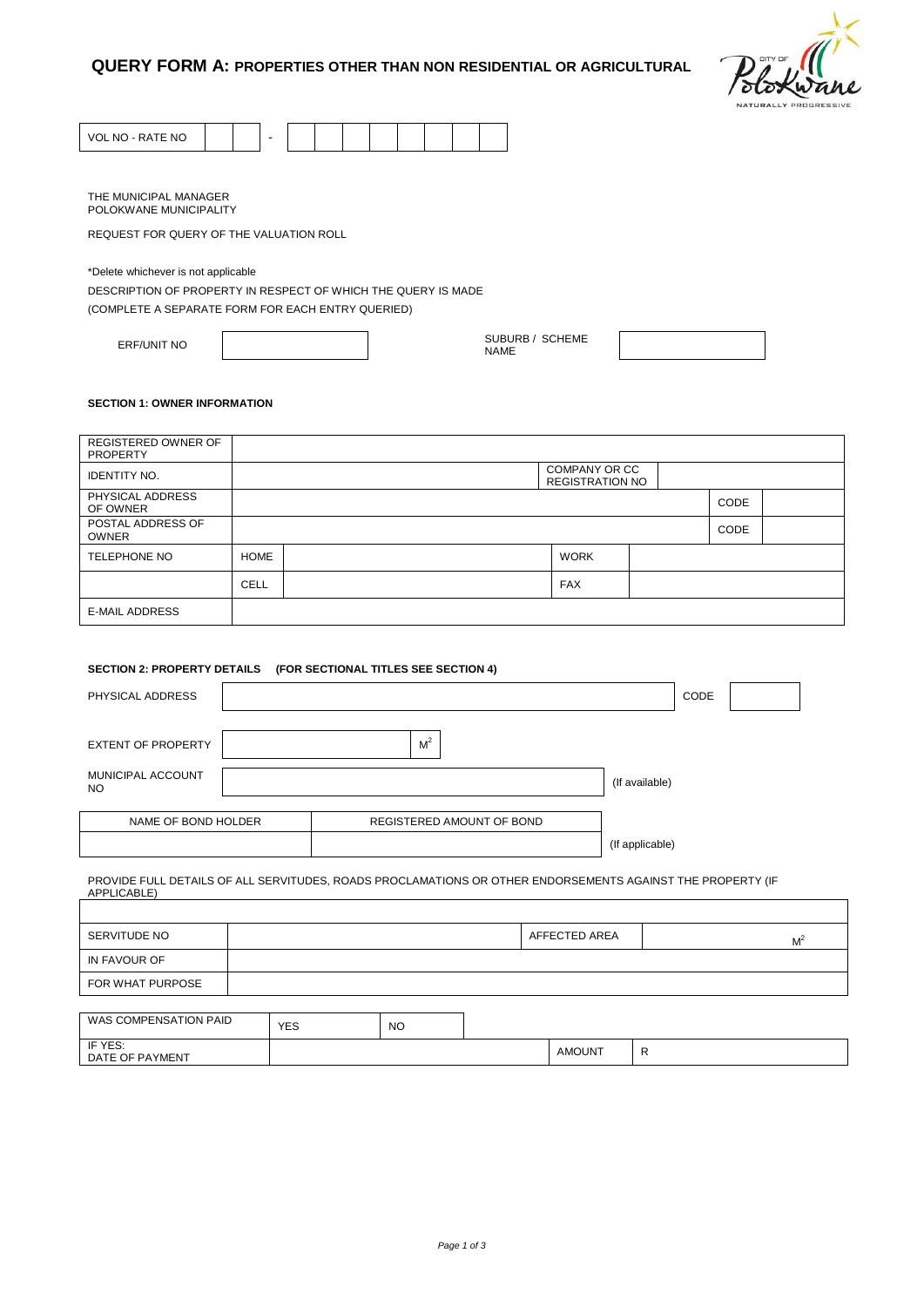

 $M^2$ 

 $M^2$ 

### **SECTION 3: DESCRIPTION OF RESIDENTIAL DWELLING (FOR SECTIONAL TITLES SEE SECTION 4) (INDICATE NUMBER OR STATE YES/NO IN APPROPRIATE BOX)**

| <b>MAIN DWELLING</b> | NO.OF BEDROOMS                           |                      |                                                    | NO. OF BATHROOMS                  |                                   | <b>KITCHEN</b>                 |         | <b>LOUNGE</b>   |                   |                |
|----------------------|------------------------------------------|----------------------|----------------------------------------------------|-----------------------------------|-----------------------------------|--------------------------------|---------|-----------------|-------------------|----------------|
|                      | <b>DINING ROOM</b>                       |                      |                                                    | <b>LOUNGE WITH DINING</b>         |                                   | <b>STUDY</b>                   |         | <b>PLAYROOM</b> |                   |                |
|                      | <b>TELEVISION ROOM</b>                   |                      |                                                    | <b>ROOM</b><br><b>LAUNDRY</b>     |                                   | SEPARATE                       |         |                 |                   |                |
|                      | <b>OTHER</b>                             |                      |                                                    |                                   |                                   | <b>TOILET</b><br><b>OTHER</b>  |         |                 |                   |                |
|                      | <b>OTHER</b>                             |                      |                                                    |                                   |                                   | <b>OTHER</b>                   |         |                 |                   |                |
| <b>OUTBUILDINGS</b>  |                                          |                      |                                                    |                                   |                                   |                                |         |                 |                   |                |
|                      | <b>NO.OF GARAGES</b>                     |                      |                                                    |                                   | SIZE OF MAIN<br><b>DWELLING</b>   |                                |         |                 |                   | M <sup>2</sup> |
|                      | <b>GRANNY FLAT/ROOMS</b>                 |                      |                                                    |                                   |                                   | SIZE OF OUT BUILDING           |         |                 |                   | M <sup>2</sup> |
|                      | <b>OTHER</b>                             |                      |                                                    |                                   | SIZE OF OTHER<br><b>BUILDINGS</b> |                                |         |                 |                   |                |
|                      |                                          |                      |                                                    |                                   |                                   | TOTAL BUILDING SIZE            |         |                 |                   |                |
|                      | <b>OTHER BUILDINGS (ATTACH ANNEXURE)</b> |                      |                                                    |                                   |                                   |                                |         |                 |                   |                |
| <b>OTHER</b>         |                                          | <b>SWIMMING POOL</b> |                                                    | <b>TENNIS</b><br><b>COURT</b>     |                                   |                                |         |                 |                   |                |
|                      |                                          |                      |                                                    |                                   | GOOD                              |                                | AVERAGE |                 |                   | <b>POOR</b>    |
|                      |                                          | <b>BORE HOLE</b>     |                                                    | GARDEN                            |                                   |                                |         |                 |                   |                |
|                      |                                          |                      |                                                    | <b>OTHER</b>                      |                                   |                                |         |                 |                   |                |
|                      |                                          | <b>OTHER</b>         |                                                    |                                   |                                   |                                |         |                 |                   |                |
|                      | <b>FENCING</b>                           |                      | <b>FRONT</b>                                       |                                   | <b>BACK</b>                       |                                | SIDE 1  |                 | SIDE <sub>2</sub> |                |
|                      | <b>TYPE</b>                              |                      |                                                    |                                   |                                   |                                |         |                 |                   |                |
|                      | <b>HEIGHT</b>                            |                      |                                                    |                                   |                                   |                                |         |                 |                   |                |
|                      |                                          |                      |                                                    |                                   |                                   |                                |         |                 |                   |                |
|                      | DRIVE WAY (E.G. Bricks, pavers)          |                      |                                                    |                                   |                                   | IS YOUR PROPERTY SITUATED IN   |         | <b>YES</b>      |                   | NO.            |
|                      |                                          |                      |                                                    |                                   |                                   | A BOOMED AREA OR SECURITY      |         |                 |                   |                |
| OTHER FEATURES       |                                          |                      |                                                    |                                   |                                   |                                |         |                 |                   |                |
| GOOD                 | <b>GENERAL CONDITION OF PROPERTY</b>     | AVERAGE              | <b>POOR</b>                                        | (TICK APPROPRIATE BOX)            |                                   |                                |         |                 |                   |                |
|                      |                                          |                      |                                                    |                                   |                                   |                                |         |                 |                   |                |
|                      | <b>SECTION 4: SECTIONAL TITLES UNITS</b> |                      |                                                    |                                   |                                   |                                |         |                 |                   |                |
| <b>SCHEME</b>        |                                          | <b>NAME OF</b>       |                                                    |                                   |                                   | FLAT NO/                       |         | <b>UNIT</b>     |                   |                |
| <b>NO</b>            |                                          | <b>SCHEME</b>        |                                                    |                                   |                                   | DOOR NO                        |         | SIZE            |                   | M <sup>2</sup> |
|                      | NAME OF MANAGING                         |                      |                                                    |                                   |                                   |                                |         |                 |                   |                |
| AGENT                |                                          |                      |                                                    |                                   |                                   |                                | TEL NO. |                 |                   |                |
|                      |                                          |                      | INDICATE NUMBER OR STATE YES/NO IN APPROPRIATE BOX |                                   |                                   |                                |         |                 |                   |                |
|                      | <b>NO.OF BEDROOMS</b>                    |                      |                                                    | NO. OF BATHROOMS                  |                                   | <b>KITCHEN</b>                 |         | <b>LOUNGE</b>   |                   |                |
|                      | <b>DINING ROOM</b>                       |                      |                                                    | LOUNGE WITH DINING<br><b>ROOM</b> |                                   | <b>STUDY</b>                   |         | <b>PLAYROOM</b> |                   |                |
|                      | <b>TELEVISION ROOM</b>                   |                      |                                                    | LAUNDRY                           |                                   | SEPARATE<br><b>TOILET</b>      |         |                 |                   |                |
|                      | <b>OTHER</b>                             |                      |                                                    |                                   |                                   | <b>OTHER</b>                   |         |                 |                   |                |
|                      | <b>OTHER</b>                             |                      |                                                    |                                   |                                   | <b>OTHER</b>                   |         |                 |                   |                |
|                      | MONTHLY LEVY<br>R                        |                      |                                                    |                                   |                                   | DETAILS OF EXCLUSIVE USE AREAS |         |                 |                   |                |
|                      |                                          |                      |                                                    |                                   |                                   | GARAGE                         |         |                 |                   |                |
|                      |                                          |                      |                                                    |                                   |                                   | CARPORT                        |         |                 |                   |                |
|                      | COMMON PROPERTY CONSISTS OF:             |                      |                                                    |                                   |                                   | <b>OPEN PARKING</b>            |         |                 |                   |                |
| <b>TENNIS COURT</b>  | <b>SWIMMING POOL</b>                     |                      |                                                    |                                   |                                   | <b>STORE ROOM</b>              |         |                 |                   |                |

OTHER